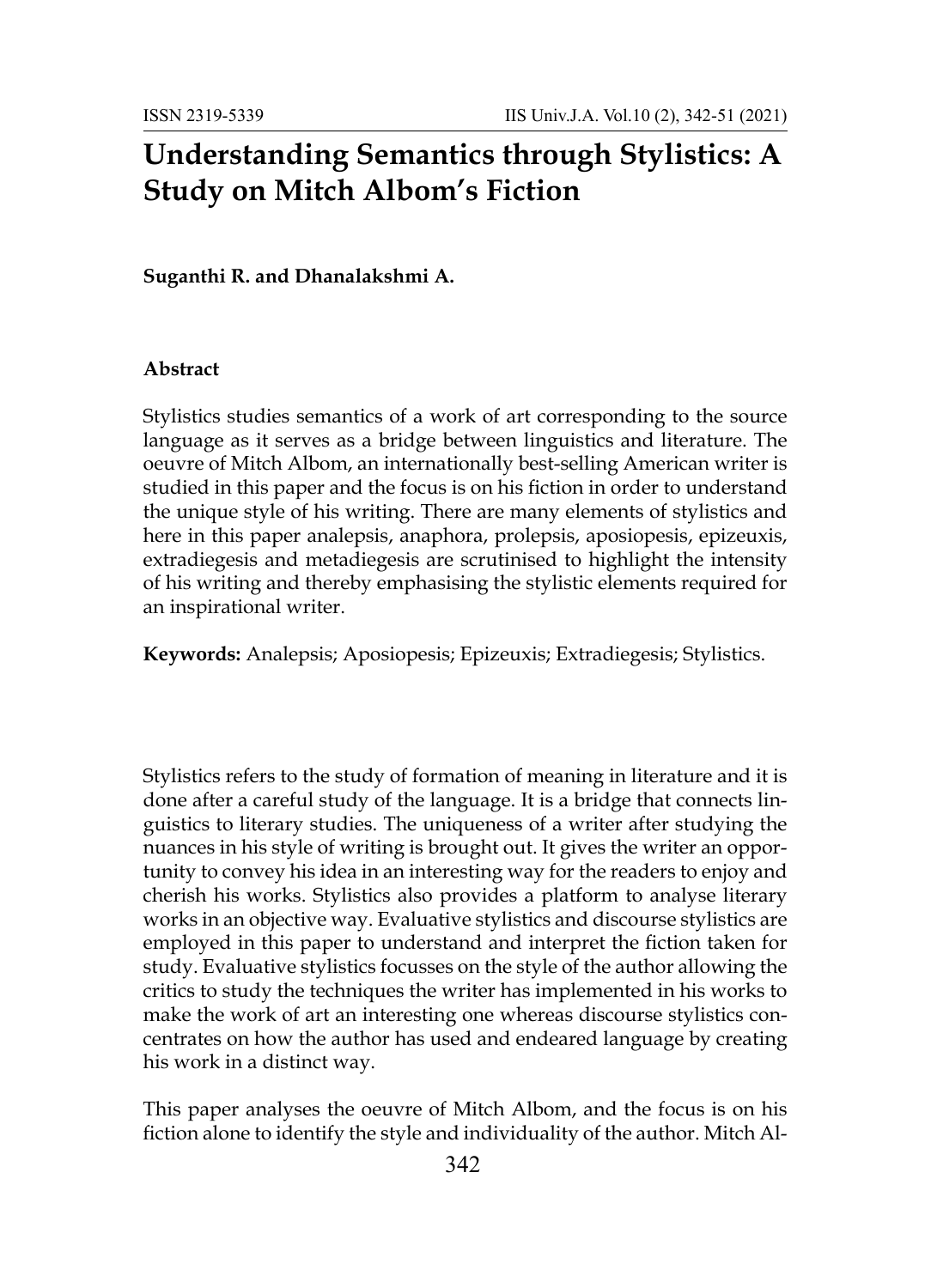bom's*The Five People You Meet in Heaven* (2003),*For One More Day* (2006),*The Time Keeper* (2012), *The First Phone Call From Heaven* (2013), *The Magic Strings of Frankie Pesto* (2015)and *The Next Person You Meet in Heaven* (2018) are taken for this analysis. This renowned American author has sold over forty million copies of his books across the globe in forty-nine countries and has been translated into forty-five different languages. Mitch Albom is a multifaceted person who is a journalist, screenwriter, radio and television broadcaster, playwright, musician and a philanthropist. His non-fiction collection are also best sellers which makes him a widely read author.

Nina Nørgaard, Associate Professor of Applied Linguistics in the University of Southern Denmark, mentions in her book *Key Terms in Stylistics* (2010) that stylistics is often used by the metaphor 'tool box' of linguistics allowing critics to analyse texts in their source language. Some of the prominent stylistic tools found in Mitch Albom's fiction are analepsis, anaphora, prolepsis, aposiopesis, epizeuxis, extradiegesis and metadiegesis. This paper provides simple definitions for these tools and aims to analyse Mitch Albom's usage of them in his fictional work.

Analepsis is a term coined by Gerard Genette in his *Figures III* (1972) that is used to refer to a retrospective narration or a flashback episode that fills the gap between two or more events in a work of art which allows the readers to get a better understanding of the narration and the nature of the characters in the work of art despite the changes they underwent in the course of time. In the novel *The Five People You Meet in Heaven* (2003), the protagonist Eddie, at the age of 83, is portrayed as someone who limps as an aftermath of the war he was involved in. In spite of his deformity, his legs were proper and he had danced gracefully with his wife Marguerite in the past. The reason for his limp is introduced to the readers using analepsis. The author uses flashback episodes to narrate how Eddie lost full use of his leg while serving in the military. "He had not been right on his feet since the war. But back at the Stardust Band Shell with Marguerite there Eddie had still been graceful." (Albom 12) Here analepsis is used to highlight about his limping and his graceful dance with Marguerite.

The five people who Eddie meets in heaven explain their role in his life only through retrospection, in other words analepsis. All these episodes are set in heaven, each one takes him back to the time a specific incident happened; showing the reader how it had happened in the past and why Eddie is the way he is now. Captain, the second person he meets in heaven, tells Eddie how he saved Eddie's life by sacrificing himself in the warfront. The Captain had shot Eddie's leg, all those years ago to save his life.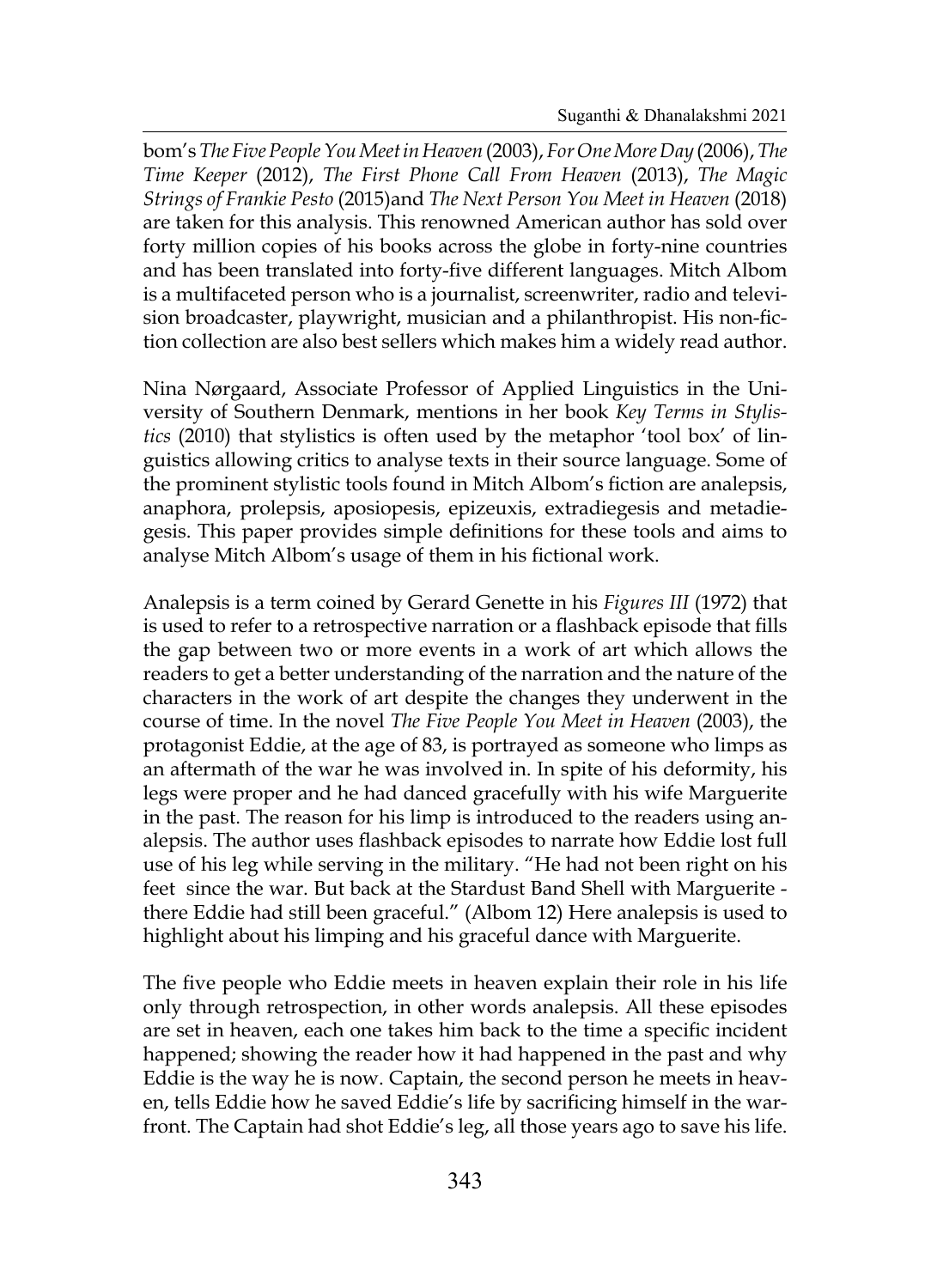This was a devastating shock to Eddie as he had been regretting his limp till that day for how it crippled him, preventing him from pursuing his dreams. "I took your leg," the Captain said, quietly, "to save your life." Eddie let go and fell back exhausted. His arms ached. His head was spinning. For so many years he had been haunted by that one moment, that one mistake, when his whole life changed. (Albom, "The Five" 91)

Similarly, in the sequel to *The Five People You Meet in Heaven* (2003), *The Next Person You Meet in Heaven* (2018), the five people Annie meets in heaven express how their lives are connected, through retrospection, which is also set in Heaven. For example, Sameer, the first person Annie meets, shows her that he was the first person for whom the surgery of successfully reattaching the limb of a boy was performed. "I made history," he told Annie. *History?* "First successful full reattachment of a limb." (Albom 52, 53) He also revealed that he was the doctor who had performed a similar surgery on Annie when she met with an accident at the age of eight. "Suddenly, it all made sense, who Sameer was, why they were in this hospital. "You were my doctor," Annie whispered." (Albom 59)

Albom uses analepsis in *For One More Day* (2006) in order to explain Charlie Benetto the truth about his parents' divorce. The protagonist meets his deceased mother, Pauline Benetto, when he is unconscious and learns that his father Leonard Benetto had secretly had another family. "He finally admitted who she was, where they had met, what he'd been trying to do." (Albom 182) "But none of it mattered. It was over. Don't you see? I could have forgiven him almost anything against me. But that was a betrayal of you and your sister, too." (183). Charlie also understood the untiring efforts his mother had taken to raise her children, from the character Thelma who is one among the three people Charlie visits along with his mother on the day he gets to spend with his deceased mother. He understood something his mother had refused to divulge as a single parent. "We cleaned houses together, Charley," she said. "How do you think I put you kids through college?" (Albom, "For" 121) His mother's narration involves flashback of events from the past which gave answers to all the questions Charlie had in the past.

Flashback technique is also found in *The First Phone Call From Heaven* (2013) when Katherine Yellin was filled with nostalgia as she received a phone call from her deceased sister Diane who told her that Heaven is better than what they had dreamt. At that moment she felt the special bond they had always shared. This bond and the reason for Diane's death is explained through memories by telling the readers how they had a mu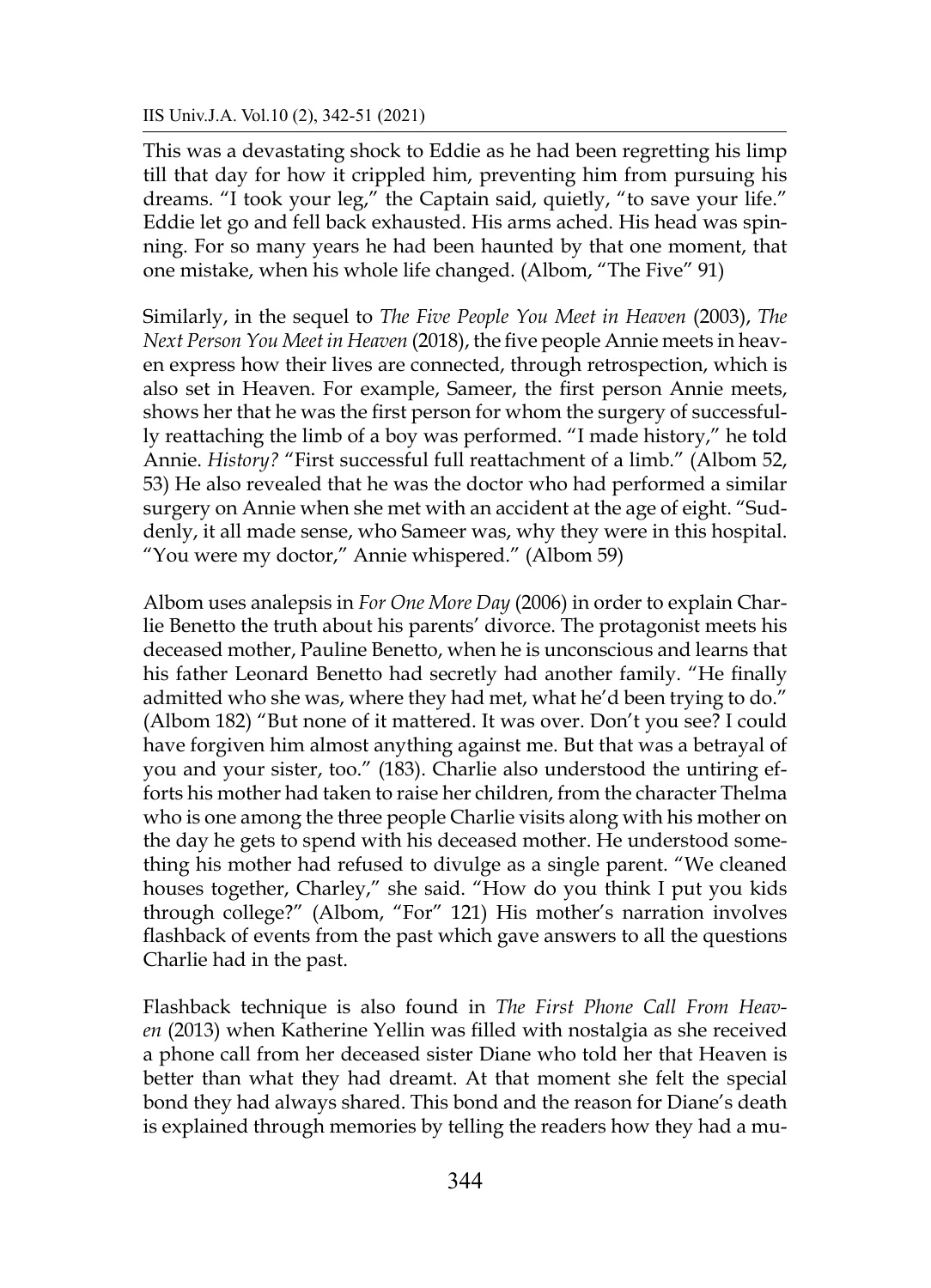tual interest in everything and remained as twin sisters though Diane is elder to Katherine by two years. The Yellin sisters had a special bond, like tethered children scaling small-town life together. Only in health had they diverged. Diane had endured migraines, an irregular heartbeat, high blood pressure, and the sudden aneurysm that killed her at the too young age of forty six. Katherine was often described as "never sick a day in her life".

## **(Albom, "The First" 11)**

Mitch Albom also makes use of Anaphora, another stylistic technique, in his novels. Anaphora refers to the repetition of the same word at the beginning of successive sentences, clauses or verses. It is employed mainly to highlight emotional circumstances in prose and poems. Its purpose is to help readers understand the intensity of the emotional outburst of characters in a novel better.

In *The Five People You Meet in Heaven* (2003*)*, when Eddie notices the altering colours of the sky he understood that something had happened to him as a result of the accident at the amusement park, he was afraid of the place he was in because it seemed to him as if he were travelling to a different place other than Earth. So he expresses his emotions by raising questions about the new place he was in and the eagerness to know if he had saved the girl who was standing behind a collapsing ride at Ruby Pier. "Where is my worry? Where is my pain?" (Albom 23) "Did I save her? Did she live?" (23) Here anaphora is used to express the emotions of Eddie. When several questions are asked by a character it refers to the use of quaesitio, which is explained in *A Dictionary of Stylistics* (2014) as a figure of speech that is used to denote the several questions a character raises continuously. This allows the readers to increase their curiosity in finding solutions along with the character.

In the next novel *For One More Day* (2006), anaphora is spotted when the protagonist Charlie was told to shove gravel onto his mother Pauline's coffin. He expresses his feelings while holding the shovel. He had not been a proper son for her by not being true to her and for a long time, neglecting her love in order to seek his father's attention and appreciation. He deemed himself unfit to do the final rites of his mother because of his overwhelming guilt. "It belonged to a son who didn't lie to his mother. It belonged to a son whose last words to her were not in anger. It belonged to a son who hadn't raced off to satisfy the latest whim of his distant old man," (Albom 177) Anaphora, the repetition of utterances while express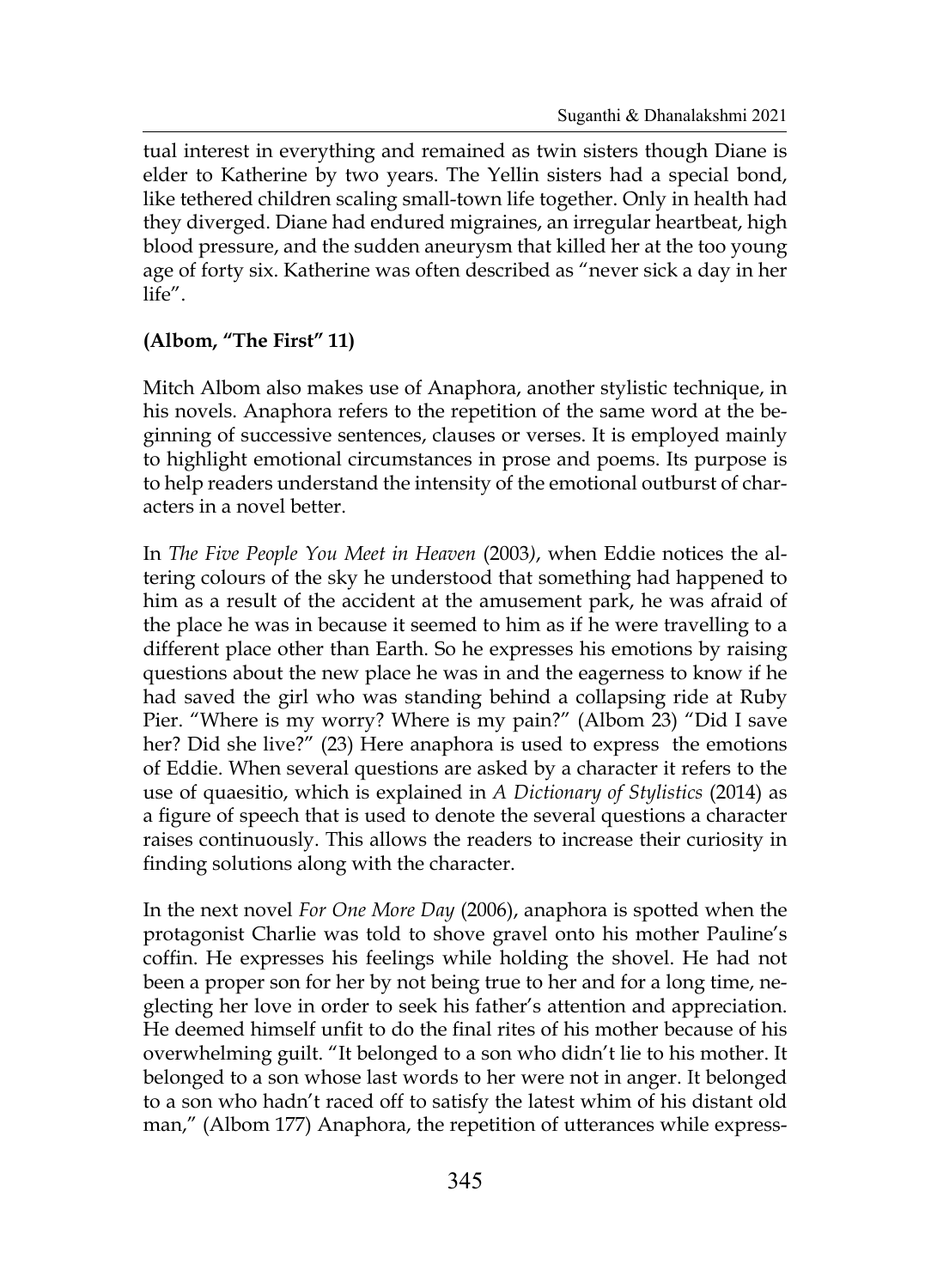ing strong emotions is also seen in the lines "That son would have stayed that weekend, sleeping with his wife in the guest room, having Sunday brunch with the family. That son would have been there when his mother collapsed. That son might have saved her." (178)

In *The Time Keeper* (2012), the protagonist Dor, also known as Father Time, is punished to stay in a cave for 6000 years because he was the first person to invent time unaware of the word and its role in the life of humans. When he was imprisoned in the cave, he heard different voices of different people who mention time in their daily lives. In the cave when he hears the first voice that said "longer", he felt terrified and questioned why such a word had been uttered. "Longer." "Longer what?"(Albom 56). Gerard Genette's prolepsis is a term in *Figures III* (1972) that refers to a narration which points at an earlier point rather than referring incidents in its chronological order. Also known as "anticipation" it indicates "foreshadowing" and often connotes "foreboding". These are considered as subtle clues that make a reader anticipate a course of the narration to take on a specific path before hand. It also signifies the "flash-forward" technique employed by the author to bring the future events in the present.

The novel *The Five People You Meet in Heaven* (2003) opens with a sentence revealing that it is a story about the character Eddie and that he would die soon near the Freddy's Free Fall ride at Ruby Pier where he works. This gives the readers an idea regarding who the story is about and how it would unfold. "This is a story about a man named Eddie and it begins at the end, with Eddie dying in the sun." (Albom 1) Similarly anticipation is kindled in the line "It also had a big new ride called Freddy's Free Fall, and this would be were Eddie would be killed in an accident that would make newspapers around the state." (1,2)

The author also reveals the fact that Eddie after so many years is hearing something strange which also makes the readers understand that there is going to be a disaster soon due to some fault in a ride, at the Ruby Pier. "After all these years he could hear trouble, he said, in the spits and stutters and thrumming of the equipment." (Albom, "The Five" 2)

In the sequel *The Next Person You Meet in Heaven* (2018), there is a mention of a hot air balloon which Annie notices during her wedding and she fancies it. This foreshadows the disaster that would happen soon stemming from the hot air balloon. "As she turned to face her future husband, Annie glanced at a hot air balloon floating above the sunset. *How lovely*, she thought." (Albom 3) Unusual behaviour of a person also foreshadows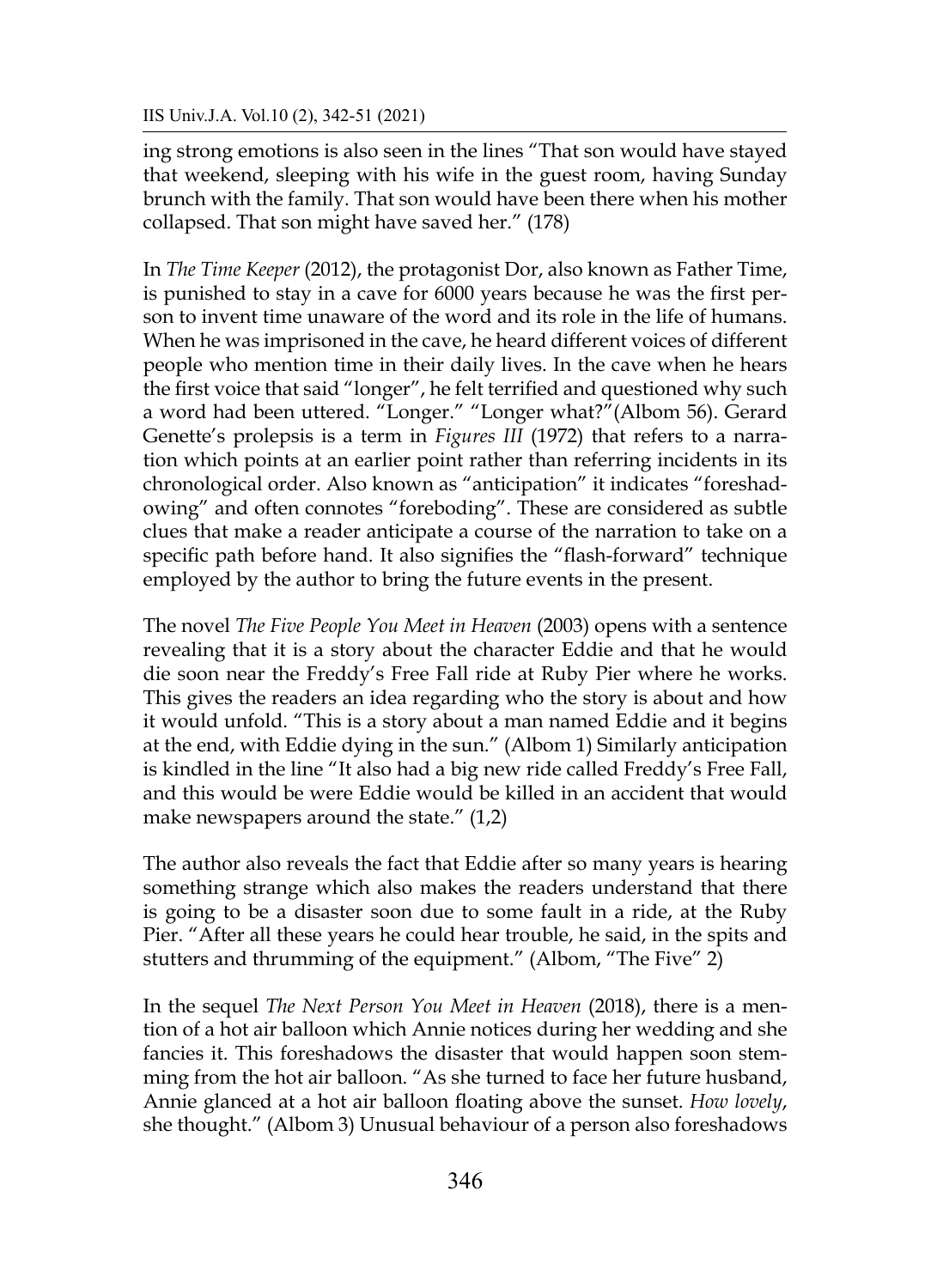things such as "I know. It's not like me. But I saw a balloon as we were saying our vows. Maybe it was a sign. The card says 'sunrise trips'." (20) Annie unusually forces Paulo her husband to take her for a balloon ride and her unusual demand ended in tragedy.

Anticipation is brought out in *The Time Keeper* (2012) while Sarah Lemon was waiting for Ethan on a Christmas night to give him his present. There was an "End of the World" gathering that night and in the cafeteria in which Sarah was waiting, they were playing a doomsday song. The lyrics of the song were so depressing that the lines were about to come true through the person she loved the most.

> Why does the sun go on shining? Why does the sea rush to shore? Don't they know - it's the end of the world 'Cause you don't love me anymore? (Albom, "The Time" 143)

Albom has used prolepsis to stop the suffering of Dor who did not age a day for nearly 6000 years. The excerpt given below indicates that every human being in this world will stop ageing and one person who willingly wants to age will start to become old. This gives the readers a clue that Dor will not remain the same way for long. "Every person on the planet-including Grace, Lorraine, Victor and Sarah-will instantly stop aging. And one person will start." (Albom, "The Time"144)

Aposiopesis as mentioned in *A Dictionary of Stylistics* (2014) is a Greek term meaning "silent", is often used to indicate a sudden disruption in utterances in situations of extreme emotions. This gives an impression that the characters are unable to complete their sentences because of the extreme emotions they experience when they are in a quagmire. When Eddie's afterlife journey begins in *The Five People You Meet in Heaven* (2003), he is afraid of the travel he is undertaking and a lot of questions cloud his mind, he is in a confused state which makes him utter incomplete questions. ""WHERE …?" "*Where …?" "Where …?""* ( Albom 22, 23)

Similarly in *The Next Person You Meet in Heaven* (2018), Annie meets the second person in Heaven. She sees an old woman, Annie trembles with fear and asks if she is her second person and her questions are not complete because of the fear and hesitation and also because she was not able to recognise the woman. ""Are you …" The woman cocked her head. "… my second person?"" (Albom 72). When Charlie was unconscious in *For*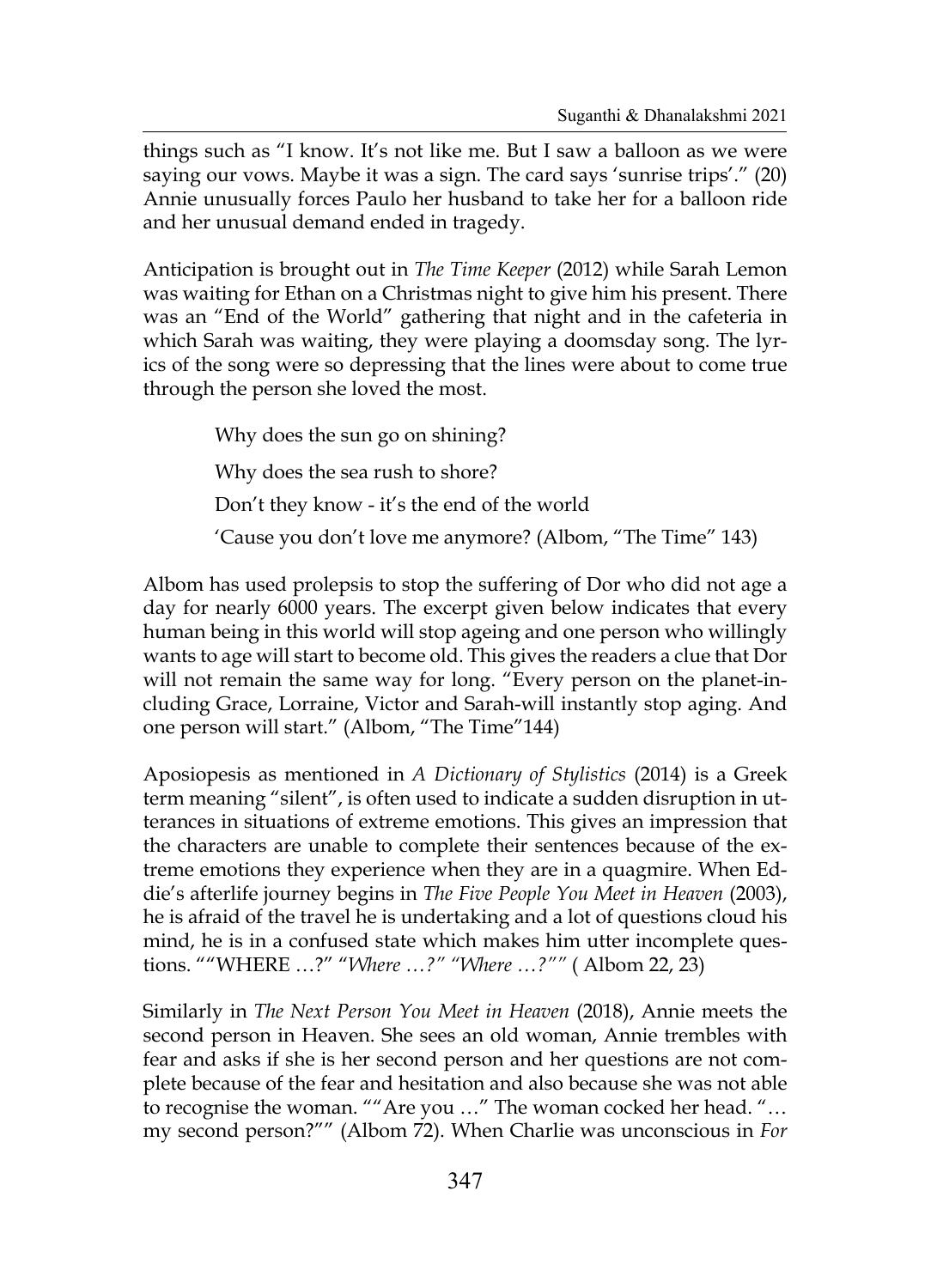IIS Univ.J.A. Vol.10 (2), 342-51 (2021)

*One More Day* (2006), he saw his deceased mother and later they were in the kitchen where his mother was cooking breakfast for him, he was not able to digest the fact that his mother was there with him. When he tried to speak, he was not able to utter coherent sentences completely. ""You can't be here ...," I began. Then I stopped. I couldn't get beyond that sentence." (Albom 62)

In *The Time Keeper* (2012), Victor Delamonte who is very sick with a tumour had planned to do cryonics in order to preserve his body. He sent his wife away to a fund raiser so that he can move out of his house without any objection and he was pretty sure that his wife will not agree to his plan as she is orthodox. So he lies to his wife which actually becomes his last sentence to her. At that moment he was not able to complete the sentence and he utters the sentence again with hesitation. ""I'll be ..." His voice trailed off. "What, sweetheart?" "Here. I'll be here."" (Albom 164)

In *The First Phone Call From Heaven* (2013), when Mark Ashton visited Sullivan Harding after his release from imprisonment, Mark felt sorry for Sully's wife Giselle because Sully was not able to attend her funeral as he was in prison at the time. So when Mark felt sorry for Sully's death, he was not able to complete his sentence. "Look. It's awful. What happened with Giselle…" "Yeah." (Albom 14)

In *The Magic Strings of Frankie Presto* (2015), Frankie Presto after hurting his fingers very badly by playing a fast note in a concert in Woodstock, decided to quit music and move to Waiheke Island, New Zealand with his family. When he was spending his days there, a band named Clever Yells comprising Eddie, Lyle and Cluck decided to visit him and get ideas to make their band popular. When they reached Frankie's place, Eddie, Lyle and Cluck stammered to talk to him and their sentences were all incomplete because of the notion that they were not able to believe whether Frankie was listening to them.

> "Actually, we're from Texas …" "We've got a band …" "Sorry to bother you …" "This guy, Kevin, told us …" "He dropped us at the woods …" "We love your music …" (Albom, "The Magic" 341)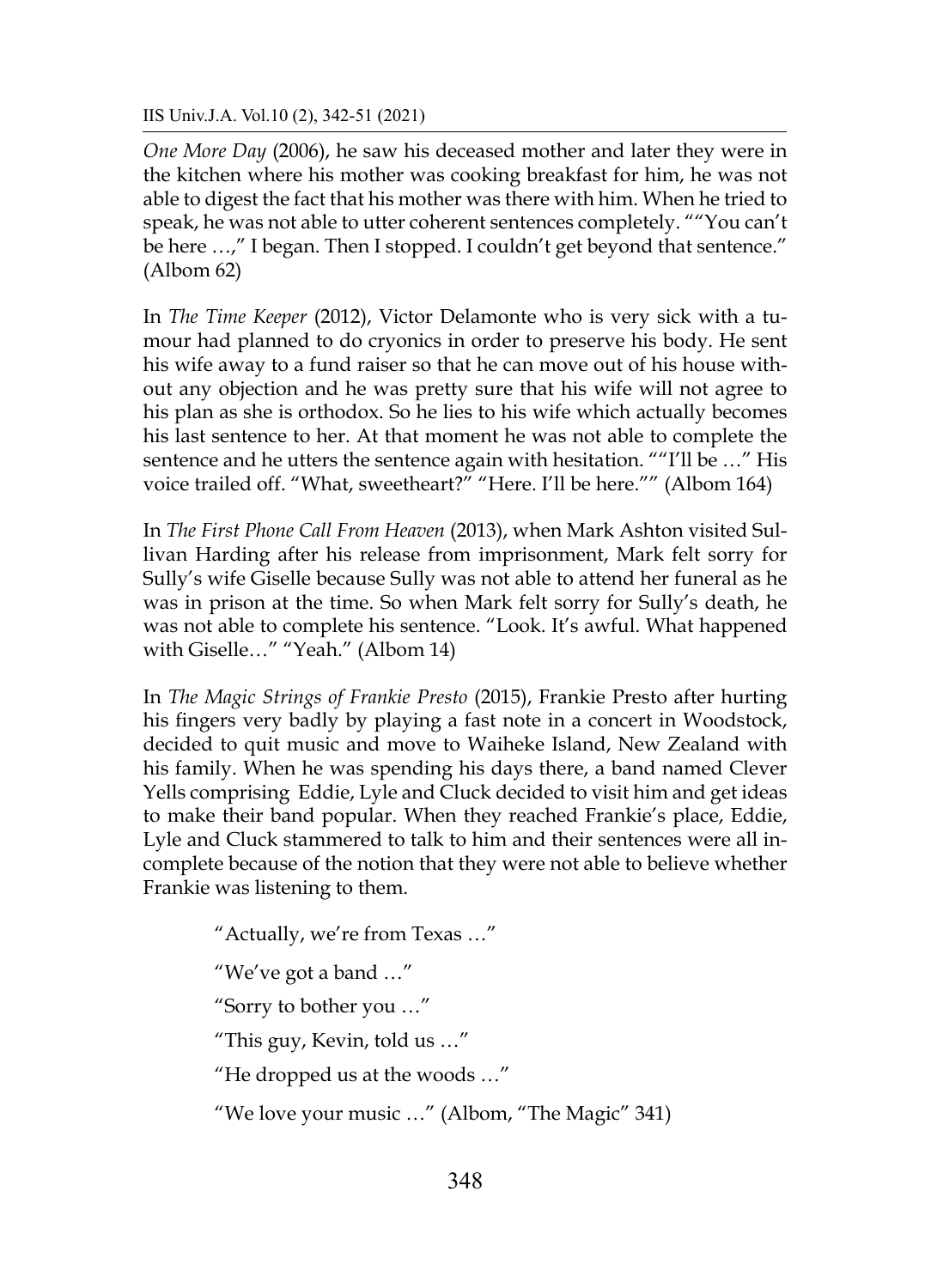Epizeuxis, popularly known as the 'cuckoo spell', was coined by George Puttenham in his *Arte of English Poesie* (1589) and it points at the repetition of words continuously without any intervention. It is often used to intensify the emotions and feelings of characters. Mitch Albom has used it to put the readers in the character's shoes to realise the feelings and emotions they go through.

In *The Five People You Meet in Heaven* (2003*)*, Eddie instructs Dom to rescue the passengers and then directs him to release the hanging cart. Later he vented out his emotions by shouting to Dominguez, his co-worker, when he realises the problem was actually with the cable and that if the cart of Freddy's Free Fall ride was released, the cart will snap and fall to the ground, collapsing on the crowd standing below, putting everyone in great danger. "NO, NO, NO, DON'T!" (Albom 19). Similarly when Eddie meets the five year old Thala, the last person Eddie meets in Heaven, he learns from her that he was responsible for the death of Thala as she was inside the hat which Eddie burnt during his service in the Philippines' war . He felt a terror engulfing him and expressed his guilt. ""I killed you, I KILLED YOU," then a whispered "forgive me,"" (Albom, "The Five" 201)

Mitch Albom in his *For One More Day* (2006) had used epizeuxis to enumerate the love for music in the protagonist's mother Pauline Benetto. She sings along with her favourite song " This Could Be the Start of Something Big" whenever it is played in the radio. She will be elated with energy and becomes so fervid that she played it every night. Whenever she played, she would come to Charlie Benetto, tickle him and tell "big boy, big boy, bigboybigboybigboy" (Albom 46)

In *The Time Keeper* (2012), Dor was witnessing a tradition in the December festival in a Spanish town. People one after the other were hitting a mannequin of an old man with hourglass as a representation of Father Time. People celebrated sending the old year and welcoming the new one after hitting the mannequin. "Ooyay! Ooyay!" (Albom 93) Among the crowd, a young boy lifted the bat to hit the mannequin but before doing it he turned to his mother for an approval and his mother who was not interested hesitatingly waved at the boy agreeing to him. ""OK…, OK…," his mother yelled, waving." (Albom 93)

In *The Magic Strings of Frankie Presto* (2015), Hampton Belgrave is a seventy-seven year old mechanic who will be of great support to Frankie Presto during his teenage when he was searching for opportunities to showcase his talent as a guitarist. Hampton will take Frankie to an audition that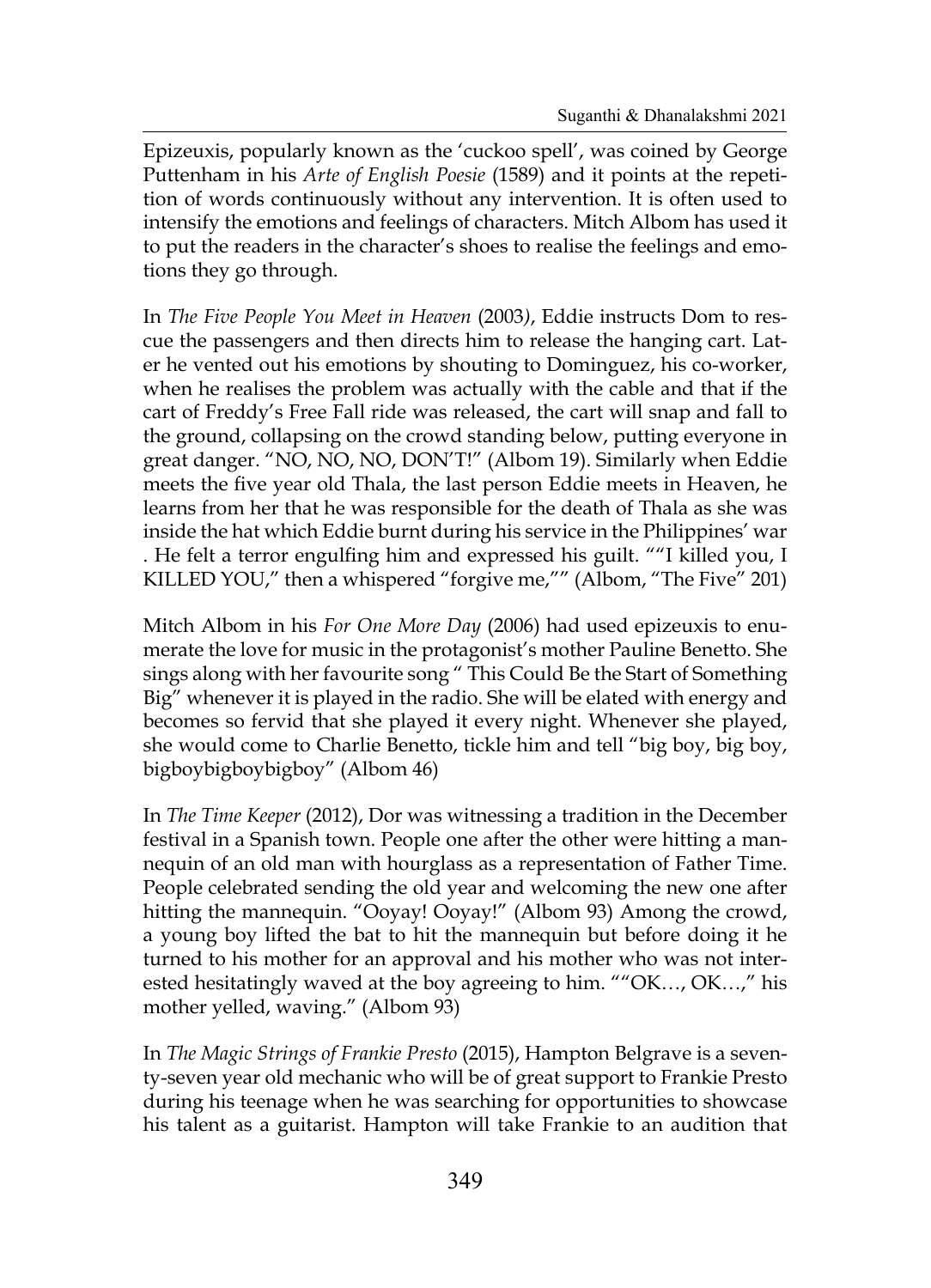IIS Univ.J.A. Vol.10 (2), 342-51 (2021)

is held at Grand Ole Opry, Nashville, but they will not be able to reach there on time and they will also end up reaching the wrong entrance because of which Frankie will miss his audition. Hampton unable to bear his guilt will have a sudden heart attack while he was driving Frankie home. That time unable to express his emotions Frankie will panic and utter the words "Oh no, no, no, no," (Albom 242) as he sees Hampton collapse on the steering wheel.

In *The Next Person You Meet in Heaven* (2018), Annie and Paulo will argue with love on the day of their wedding regarding a hot balloon ride the next day. Paulo wanted to spend time with Annie whereas Annie unusually insisted Paulo to go for the ride. "No-no-no-" "Yes-yes-yes-" (Albom 20)

Diegesis employed by Mitch Albom involves two varieties. One is the technique of extradiegesis which refers to the use of third person narration involving an external character apart from the characters in the book. This character refers to someone who is aware of all the stories that make the plot though the characters in the fiction are unaware of it at times. In all his fiction he has used third person narration, for example, in *The Magic Strings of Frankie Presto* (2015), he has used Music as the narrator to narrate the entire story of the protagonist Francisco de Asís Pascual Presto often called as Frankie Presto. The other one is the metadiegesis which indicates a story within a story, a second degree narration which constitutes to the framework. Mitch Albom has used this stylistics element profoundly to bring out the stories of various characters involved connecting them to the protagonist.

In *The Five People You Meet in Heaven* (2003), the story of the people Eddie meets in Heaven such as the story of the Blue Man, the Captain, Ruby and Thala are examples of metadiegesis. Similarly, in *The Next Person You Meet in Heaven* (2018), the story of the people Annie meets in Heaven such as the story of Sameer, Cleo and Eddie are again examples of metadiegesis. All these stories explain how the lives of Eddie and Annie have intersected with them and their purpose on Earth.

In *For One More Day* (2006), the story of Charlie Benetto's mother and stories of characters such as Rose, Thelma and the Italian woman who is Charlie's dad's second wife are examples of metadiegesis. The truth behind his familial bonds have been narrated through the technique of metadiegesis when Charlie becomes unconscious and gets to spend a day with his deceased mother.